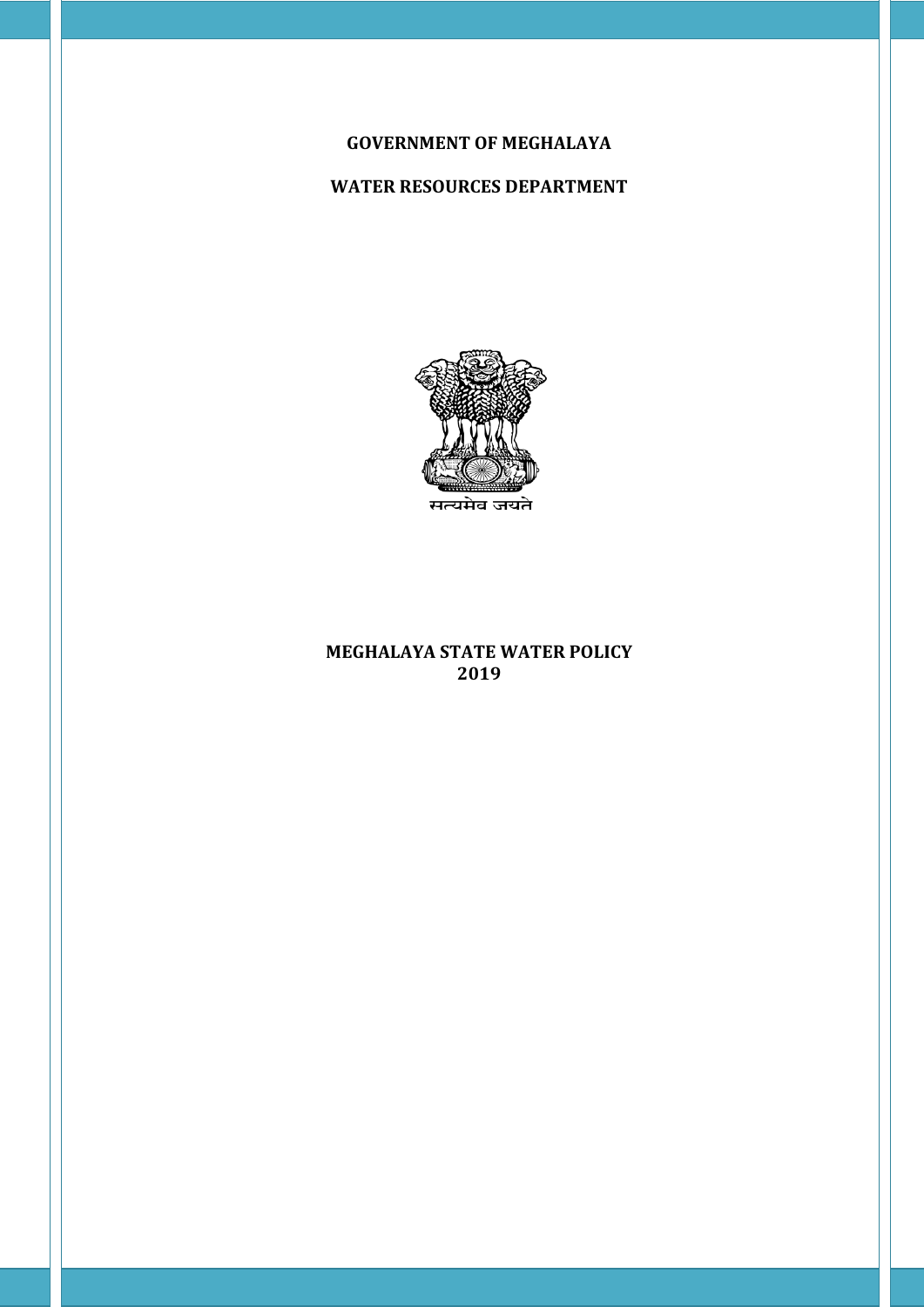## **1 PREAMBLE**

Water is a prime natural resource, which is fundamental to life, livelihood, food security, and sustainable development. With urbanization, changing lifestyle, population growth and rising needs of a developing state, the availability, affordability and sustainability of utilizable water will be under further strain in future. Lack of sufficient storage capacity of water and poor water management practices, lead to seasonal water shortage and flash floods in some parts of the State. The dependency on springs for meeting drinking water needs is very high in the State and the discharge of these springs is dwindling, leading to hardships faced by the dependent population. In addition, the distribution of water is inequitable and there is a lack of a unified perspective in planning, management and use of water resources.

Low public consciousness about judicious use of water and its economic value also results in its wastage and inefficient use. Further, lack of awareness about sanitation and hygiene is leading to contamination of water resources and increased disease burden on local communities.

The water bodies in Meghalaya are also victims of degraded catchment areas, lack of conservation and rampant mining activities. The water quality degradation has adversely impacted the aquatic life and availability of potable water. The dwindling discharge water flow during lean season leads to adverse impact on agricultural productivity and other livelihood activities.

With rising needs, aspirations and impact of climate change, availability of utilizable water in future will be under further severe strain with the possibility of increased water conflicts among different user groups.

Sustainable and equitable planning, development and management of water resources is critical for the economic development of Meghalaya and for securing good health and livelihoods of her citizens, while protecting the State's natural assets. To ensure drinking water security for the people of Meghalaya, spring-shed management will be promoted.

Considering the multiple and competing needs for water and the increased pressure on water resources, it is imperative that an integrated and holistic approach is taken for water resources management, where the various social, economic and environmental needs are balanced and met in a sustainable manner.

In addition, the increasing expectations of people to have physical access to sufficient quantity of quality water for household and livelihood opportunities, warrants a new approach towards governance, development and management of water resources in the State. Moreover, planning, development and management of Water Resources need to be done by the State Government against the backdrop of national perspectives and by enabling systems that facilitate community management of this vital resource.

## **2. Policy Objectives**

2.1 The State Water Policy of Meghalaya intends to "achieve sustainable development, management and use of Meghalaya's water resources with community participation to improve health and livelihoods, reduce vulnerability, while assuring good governance for the present and future generations by promoting Integrated Water Resources Management". Environmental sustainability and conservation, social inclusion and equity, techno economic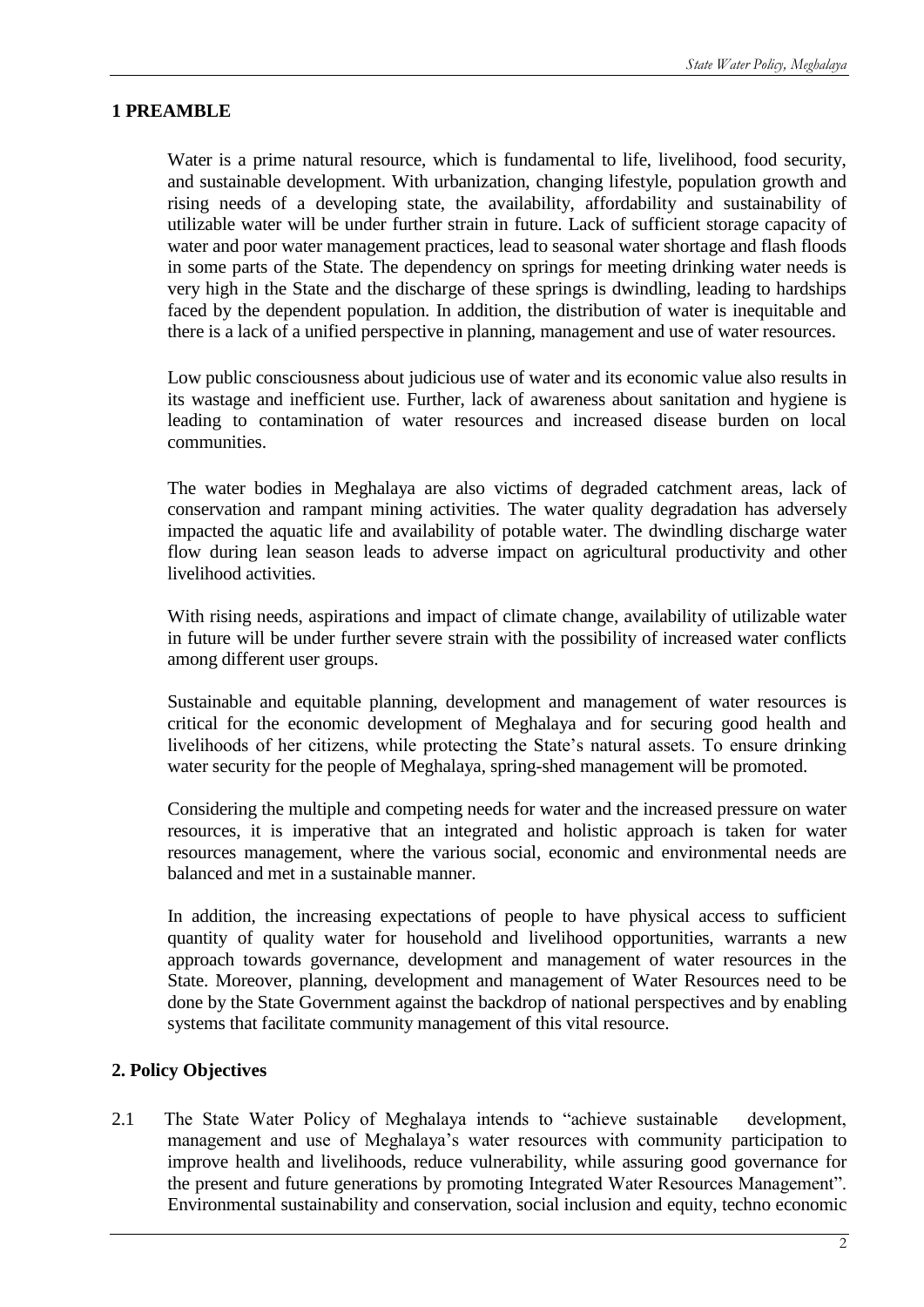viability will be duly considered in relation to all aspects of governance, management and consumptive use of water resources to ensure inter-generational equity.

- 2.2 The specific objectives of the policy are as follows:
- (i) Recognize water resources as a common pool resource;
- (ii) Provide equitable, sustainable, economical and efficient allocation of water as a provision of water for life;
- (iii) Provide safe and hygienic water for drinking, domestic and sanitation and livelihood development to all residents of the State;
- (iv) Ensure protection and conservation of catchments all water sources to prevent degradation of the quantity and quality of water sources and promote principle of 3Rs- Reduce, Recycle and Reuse.
- (v) Enhance resilience to disasters and the impacts of climate change;
- (vi) Ensure convergence of all water related interventions and activities
- (vii) Promote latest tools, technologies, dynamic and easily accessible data and information for use by the community and other stakeholders.
- (viii) Promote and support community participation in development and management of water resources;
- (ix) Setting up of an efficient and effective regulatory framework for the water sector in order to realize the economic value of water.

### **3. Water Allocation Priority**

Priorities for water allocation for various usages will be broadly as follows:

- (i) Drinking water, sanitation and other domestic needs
- (ii) Minimum ecological needs
- (iii) Irrigation/Agriculture
- (iv) Hydropower generation
- (v) Economic activities / Industrial Use / Fisheries
- (vi) Other usages

#### **4. Project Planning and Implementation**

- 4.1 Comprehensive assessment of water resources in the State would be undertaken as follows:
	- (i) Mapping of rivers, streams, springs and other water bodies on watershed basis for their conservation and sustainable use;
	- (ii) Water assessment of both surface and ground water for both availability and quality ; and
	- (iii) Prepare an inventory of developmental projects of both surface & ground water projects, under the Water Sector, taking into account the demand-supply pattern.
- 4.2 Multi-disciplinary and integrated efforts will be undertaken for planning of water resources projects, at the Village/Town level, according to priorities set out in this policy. The concept of water as a Common Pool Resource would be considered to ensure equitable access to water. Viable traditional methods of water resources management and traditional community knowledge regarding the water resources along with the modern tools, technologies and approaches would be used in project planning.
- 4.3 Being inter-disciplinary in nature, water resources projects should be planned considering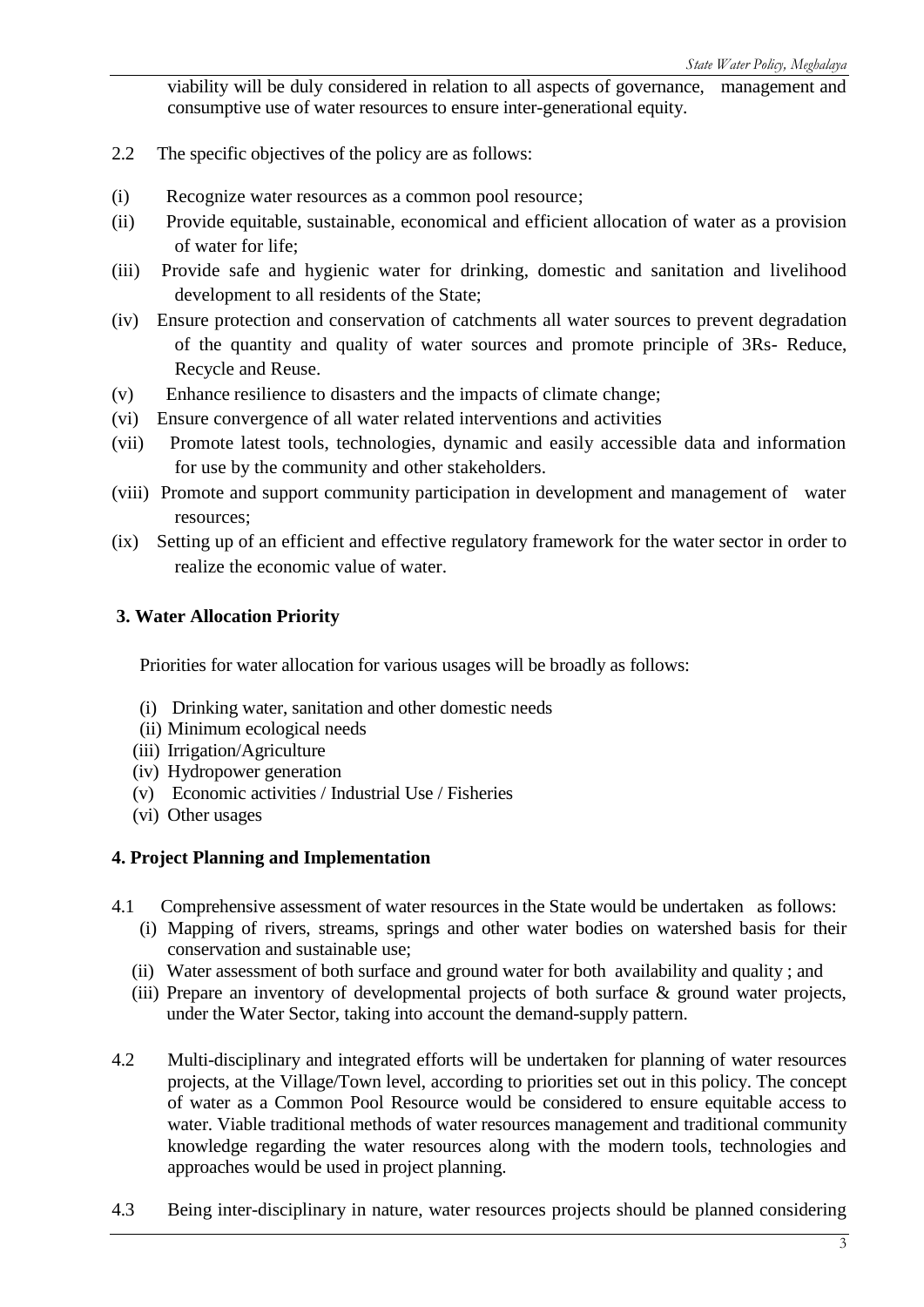social and environmental aspects also, in addition to techno-economic considerations. Consultation with project affected and beneficiary families to ensure rehabilitation of and compensation for affected people wherever applicable. Catchment area management, environmental and ecological concerns, to maintain minimum water flow throughout the year and provision for fish movement will be considered during project planning. Special focus would be given to quality of project preparation and project management to reduce time and cost overruns and sub-optimal realization of benefits.

- 4.4 Private sector and civil society participation, wherever feasible, may be encouraged in planning, development and management of water resources project as this may help in introducing innovative ideas, generating financial resources, introducing corporate management and improving service efficiency and accountability to users.
- 4.5 The Integrated Water Resources Management (IWRM) approach, with emphasis on finding reasonable and generally acceptable solutions for most of the stakeholders, should be followed for planning and management of water resources projects. Integrated Watershed development activities, need to be taken in a comprehensive manner to increase soil moisture, reduce soil erosion and increase overall land and water utility. To the extent possible, existing programs may be used by farmers to harvest rain water using farm ponds and other soil and water conservation measures.
- 4.6 The State would encourage creation of multipurpose reservoirs to promote water security, create livelihood opportunities and enhance power generation through Run of the River Schemes. Wherever feasible, development for navigation may be kept in mind right from the planning stage.
- 4.7 Similarly, small water storage structures for rainwater harvesting and Ground Water Recharge, spring-shed development and spring rejuvenation would be promoted to improve water security. Ground water resources would also be explored for the purpose, wherever it is a cost-effective solution. Conjunctive use of water would be promoted to balance demandsupply of water throughout the year.
- 4.8 The concept of inter-linking of rivers may be taken into consideration, as and when the need arises, to ensure equitable distribution of water resources.
- 4.9 Use of surplus water as an economic good will be promoted through export of surplus water to water scarce regions for the interest of the State and the Country as a whole.
- 4.10 Financing for developmental projects will be based on expected outcome, current status, needs, opportunities, fund requirement, and priority be given for completion of on-going projects and rehabilitation of existing schemes.
- 4.11 Project implementation should be structured to incentivize efficient & economic use of water. All components of water resources projects should be planned and executed in a pari-passu manner so that intended benefits start accruing immediately and there is no gap between potential created and potential utilized.
- 4.12 Areas of convergence with other departments would be identified and concerned government departments/ agencies would be involved, wherever required in the entire project lifecycle.
- 4.13 Concurrent monitoring of project should be undertaken for timely interventions to avoid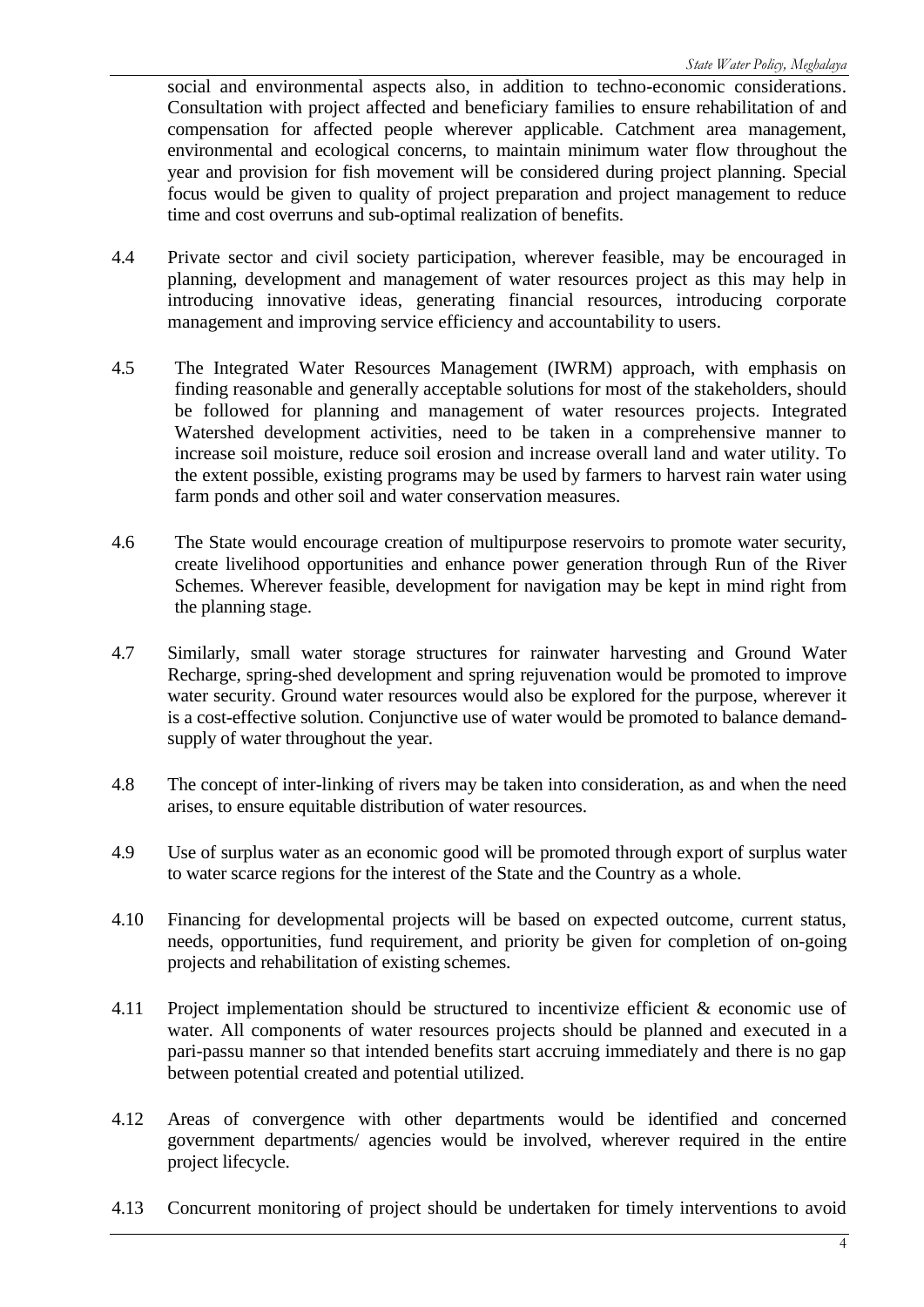time and cost over-runs.

- 4.14 Monitoring and evaluation system would be established to identify bottlenecks for timely redressal and to analyze the impact of projects.
- 4.15 A system would be established by the Meghalaya's State Dam Safety Organization (SDSO) to undertake safety audit of bigger dams in the State at periodic intervals to identify and manage safety risks and ensure safety of the dam and mitigate adverse impacts.

### **5. Participatory Water Resource Management**

- 5.1 A coherent and coordinated approach would be adopted to promote community and other stakeholders participation in planning and management of water resources to ensure selfsufficiency of water for villages and for promoting localized water utilization and decentralized water management. Therefore, it will be the fundamental duty of each & every citizen to play an active role in Participatory Water Resource Management.
- 5.2 In its endeavour to ensure safe water for domestic use and sanitation and water for livelihood activities, the State would empower and develop the capacity of communities to develop, regenerate and sustainably manage available water resources.
- 5.3 Efforts would also be made to encourage the associations of beneficiaries/ water users to own up the responsibilities to operate, maintain and manage the water infrastructures in the State. Steps would be taken, in collaboration with the communities, to ensure the sustainability of the water infrastructures.
- 5.4 The community and other stakeholders would be emphasized to take up reclamation of the abandoned degraded mines and old quarry areas. The community will also be encouraged to take up cleaning of rivers from time to time.
- 5.5 Protection and preservation of Fish Habitat and sanctuaries will be promoted through Community participation.

#### **6. Conserving, Harnessing and Promoting Efficient Use of Water Resources**

- 6.1. Appropriate actions will be taken to conserve and rejuvenate existing rivers, springs, reservoirs and to maintain their water quality and flow rate especially during the lean period. Conservation consciousness would be promoted through education, regulation, incentives and disincentives. For conservation of water resources, more focus may be on activities that have the possibility to minimize negative impacts and such activities should be planned and prioritized phase wise on a broad timeline.
- 6.2. In planning process, all the water usages/ demands and water availability will take into account the minimum ecological needs.
- 6.3 Regulation and management of water from all sources will be done in an integrated manner to ensure conservation and sustainable use of this resource. Appropriate regulations will be formulated for use of surface water and extraction of ground water for domestic use and commercial purpose.
- 6.4 Improved land and water management practices, such as catchment area treatment and protection, protection and preservation of water resources, protection from land degradation,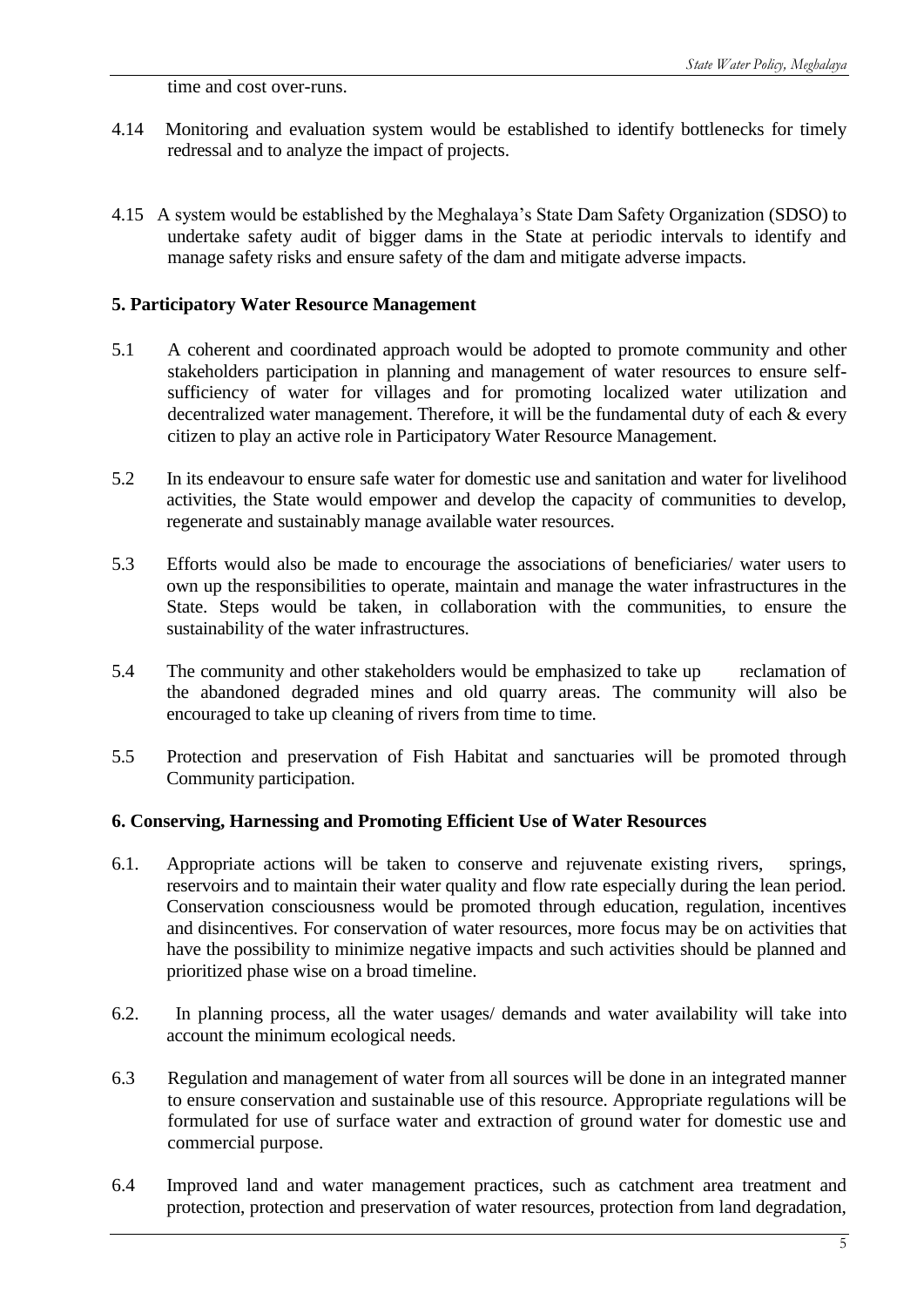preservation of forest, afforestation of upper catchments, control of Jhum cultivation, riverbank protection and construction of check dams and field ponds would be promoted. Catchment area management plans would be prepared and implemented with community participation.

- 6.5 Payment for Environmental Services (PES) would be adopted which would be based on "beneficiary pays principle". The PES model would be adopted and implemented by upstream and downstream communities for conserving the water resources and revitalizing the catchment upstream and stopping further degradation.
- 6.6 Sustainable harnessing of water resources such as roof top rain water harvesting, Jalkunds, springshed development, multipurpose reservoirs etc., would fulfill the needs of water not only for domestic use but also for livelihood development and income generation activities. In view of this, appropriate water resource projects would be promoted wherever feasible and viable. Roof top rainwater harvesting alongwith ground water recharge mechanism will be made mandatory in all building constructions and for which the concern authority would enforce.
- 6.7 Recycle and reuse of water, after treatment to specified standards, would also be encouraged.
- 6.8 Water saving mechanism in irrigation systems such as micro irrigation (drip, sprinkler, etc.), and seepage control methods would be encouraged. Recycling of canal seepage water through conjunctive ground water use may also be considered.

## **7. Adaptation To Climate Change**

- 7.1 As per the future climate projections, rainfall is projected to increase in the Meghalaya State and the possibility of bringing extreme climate events is also likely to increase. The climate change may cause flash floods in certain parts while other parts of the State may experience water stress.
- 7.2 Climate change is likely to increase the variability of water resources affecting agriculture, water security, safety, human health and livelihoods. Therefore, special impetus should be given towards risk assessment and mitigation by proper project planning and monitoring and by enhancing the capabilities of community to adopt climate resilient technological options.
- 7.3 The anticipated increase in temporal and spatial variability in availability of water due to climate change can be dealt by adopting suitable design of engineering structures, flood zone mapping, assessment of sediment load, developing adaptive storm water management practices and slope stability measures, increasing water storage in its various forms, namely, soil moisture, ponds, ground water, small and large reservoirs and their combination.
- 7.4 Revival of traditional water harvesting structures, springs and water bodies will be promoted through programmes for repair, renovation and restoration.
- 7.5 Preparation of a water management plan with Integrated Water Resource Management (IWRM) approach that leads to conserving water, minimizing waste and ensuring equitable distribution across various users will be promoted. The IWRM should take into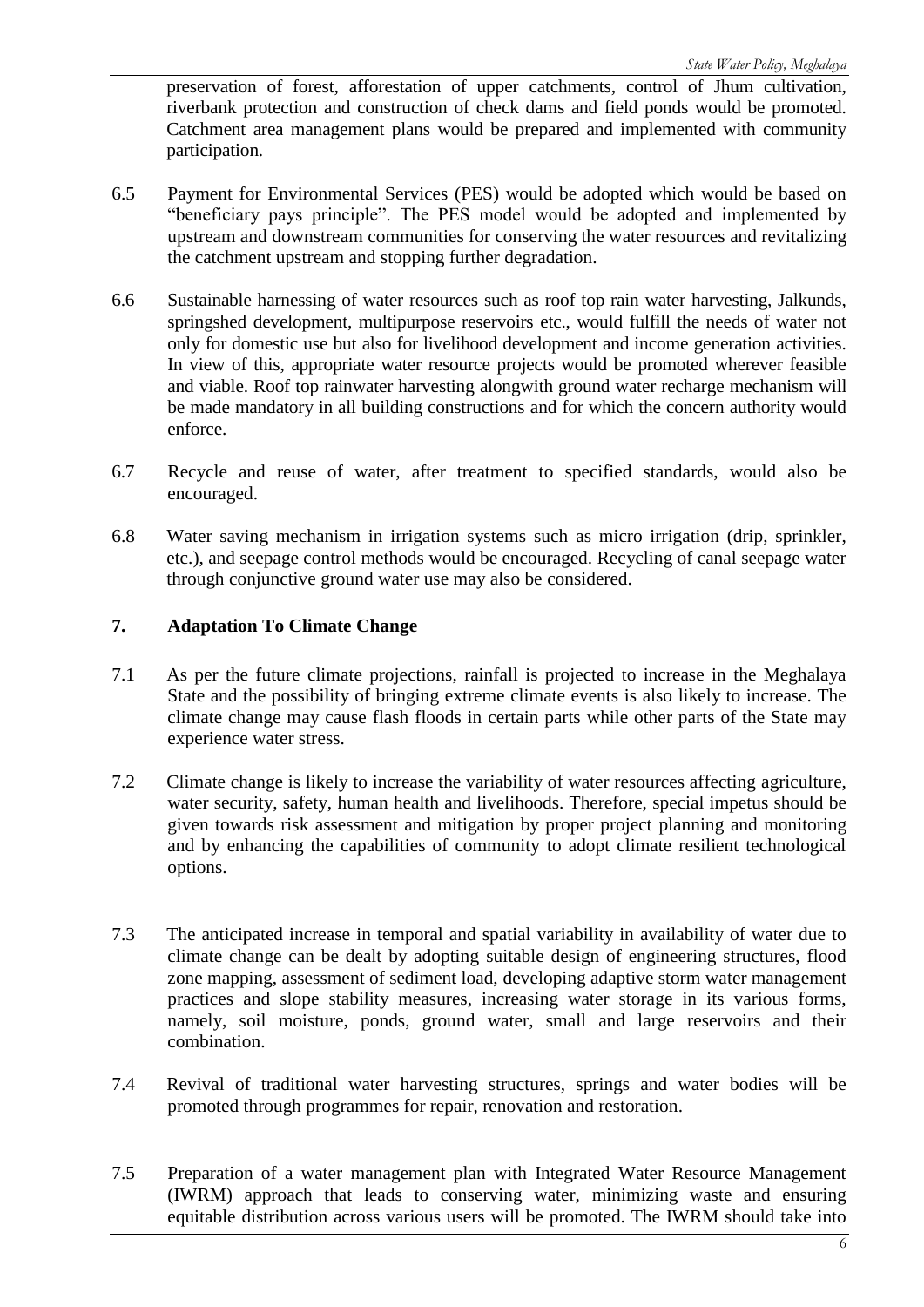consideration the urban water and sanitation infrastructure and services which are adaptable to changing population and circumstances.

- 7.6 The adaptation strategies could also include better demand and use management, particularly, through adoption of compatible agricultural strategies and cropping patterns and improved water application methods. Similarly, industrial processes should be made more water efficient.
- 7.7 Stakeholder participation in land-soil-water management with scientific inputs from local research and academic institutions for evolving different agricultural strategies, reducing soil erosion and improving soil fertility will be promoted. The specific problems of hilly areas like sudden run off, weak water holding capacity of soil, erosion and sediment transport and recharging of hill slope aquifers would be adequately addressed.

## **8. Water Budgeting**

- 8.1 A system would be evolved for water budgeting at the village level which would be reviewed periodically. The approach to water budgeting would be through awareness creation about water resources and the need for water conservation, community participation for chalking out water management strategies, conducting Participatory Rural Appraisal (PRA) in the village, preparation of base map incorporating both quantity and quality of water bodies in the village, assessment of surface and ground water resources, including springs, assessment of demand for various sectoral uses, preparation of Operational Plan for water management and training of water volunteers.
- 8.2 The existing setup available at the village level of the Meghalaya Institute of Natural Resources (MINR) under the Meghalaya Basin Development Authority (MBDA) will be strengthened to take up this exercise.

#### **9. Water Supply& Sanitation**

- 9.1 Efforts would be made to provide piped water supply in Rural Areas with provision for house connections with level of water supply as per applicable guidelines and availability of resources.
- 9.2 For Urban Areas, piped water supply will be provided with house connection and per capita supply as per the guidelines laid by CPHEEO, New Delhi from time to time.
- 9.3 Efforts would be made to provide good and consistent service and delivery system to provide good quality water. Multiple sources for drinking water supply will be encouraged to ensure water security. Recycle and re-use of water after treatment to specific standards would be encouraged to ensure water sustainability.
- 9.4 Industries would be allowed to withdraw only the required quantity of water with the approval of the Authority and would have an obligation to return used water after treatment to a specified standard back to hydrological system. The Industries need to follow the principle of three R's - reduce, reuse and recycle.
- 9.5 Water allocation in irrigation system has to be done with due regard to equity and social justice. Disparities in the availability of water between head-reach and tailend farms and between large and small farms should be obviated by adoption of a rotational water distribution system.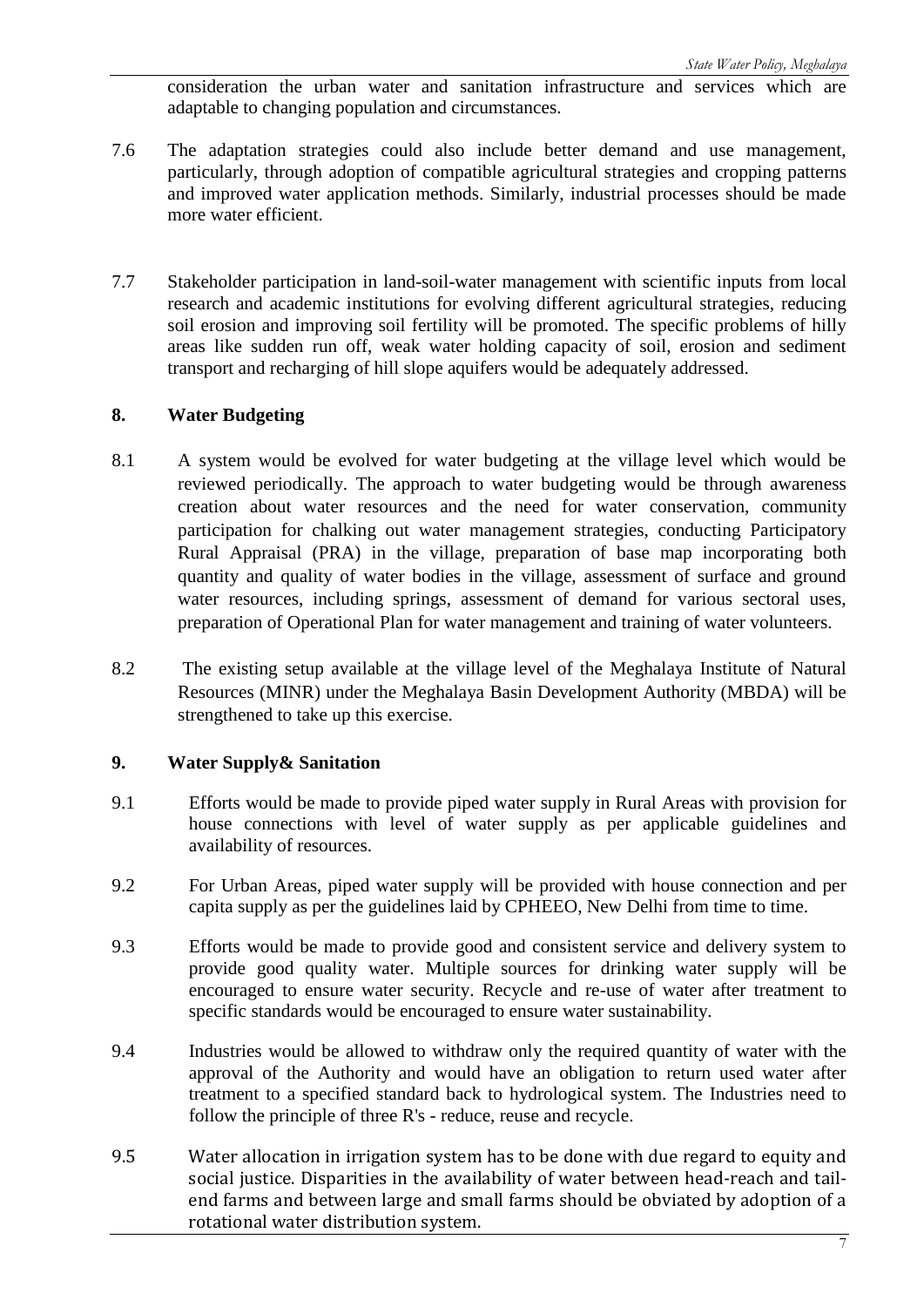- 9.6 Hydro power projects should emphasise to develop hydro projects for maximum power generation keeping in view water needs of not only human beings and animals but also of flora and fauna of the downstream of the project site.
- 9.7 Water loss due to leakages, pilferage etc.would be reduced.
- 9.8 Rain Water Harvesting with ground water recharge mechanism would be mandatory in all buildings constructed in Urban, Rural and Industrial areas and would be encouraged in existing building structures in all urban, industrial and rural areas.
- 9.9 Tendency to pollute both ground and surface water would be prevented by enacting necessary legislation or amending existing acts / laws.
- 9.10 Sewerage System with viable technology for the State would be implemented both in Urban and Rural Areas. The system will ensure that Grey water will be separated from the Black water and the same will be treated for reuse.

### **10. Management of Flood & Drought**

- 10.1 A system for flood forecasting and warning would be established. In addition, disaster management plan and operation procedures would be prepared in consonance with the Water Policy and implemented with community and civil society participation. Latest technology interventions and strategies will be adopted to minimize the impact of floods.
- 10.2 Encroachments and diversion of water bodies and water channels, both in rural and urban areas, should not be allowed and, wherever it has taken place, it should be restored to the extent feasible and maintained properly through community participation. The storage capacities of water bodies and water courses may be managed to the extent possible in an integrated manner to control the flooding.
- 10.3 In order to prevent loss of land eroded by the river, which causes permanent loss, revetments, spurs, embankments, etc., should be planned, executed, monitored and maintained on the basis of morphological studies. This will become increasingly more important, since climate change is likely to increase the rainfall intensity, and hence, soil erosion.
- 10.4 Land, soil and water management with scientific inputs from local, research and scientific institutions would be used to evolve different agricultural strategies and improve soil and water productivity to manage droughts. Integrated farming systems and non-agricultural developments may also be considered for livelihood support and poverty alleviation.

## **11. Water Quality**

- 11.1 Sources of water and water bodies should not be allowed to get polluted. A system of periodic inspection would be evolved following specific standards and stringent actions be taken against the persons responsible for pollution.
- 11.2 A regulatory mechanism will be established to ensure smooth operation and the "Polluter pays concept", either monetary or non-monetary, will be adopted.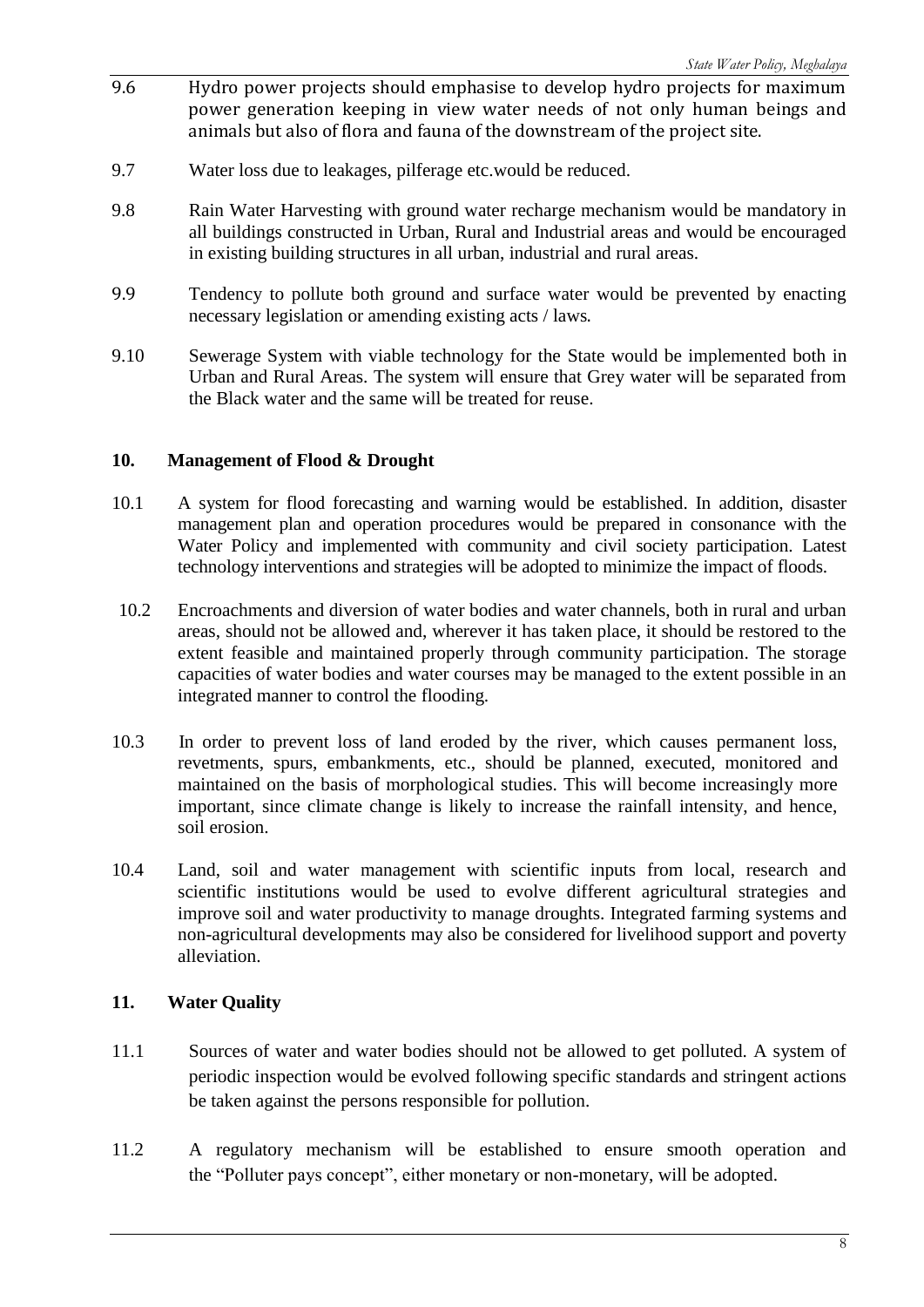- 11.3 Urban settlements, encroachments and any developmental activities in the protected upstream areas of reservoirs/water bodies, key aquifer recharge areas, that pose a potential threat of contamination, pollution, reduced recharge and those endangering wild and human life should be strictly regulated.
- 11.4 In urban and industrial areas, installation of sewage/effluent treatment plant would be made mandatory.
- 11.5 Quality conservation and improvements are even more important for ground waters, since cleaning up is very difficult. It needs to be ensured that industrial and local cess pools effluents, residues of fertilizers and chemicals, etc., do not reach the ground water.
- 11.6 Efforts would be taken to prevent entry of fertilizers and pesticides into the water system in the State. Steps would be taken to monitor and regulate dumping of solid waste and discharge of untreated waste water from industry, mining activity or urban waste such as household, market, medical solid waste directly into the water bodies.
- 11.7 Efforts to prevent that the use of river water for domestic activities will be such that there is no pollution of river waters.

## **12. Water Tariffs**

- 12.1 Pricing of water would ensure its efficient use and conservation. Water being a Common pool resource, its equitable access to all and its fair pricing for domestic and other uses such as sanitation, agricultural and industrial would be ensured. This would be arrived at through an independent statutory Water Regulatory Authority, to be set up after wide ranging consultation with all stakeholders.
- 12.2 Water Users Associations (WUAs) in Irrigation projects would be given authority to collect and retain a portion of water charges, manage the quantum of water allotted to them and maintain the distribution system in their jurisdiction. WUAs would be given the freedom to fix rates subject to approval by Water Regulatory Authority.
- 12.3 In order to meet equity, efficiency and economic principles, the water charges would preferably be determined on volumetric basis. Such charges should be reviewed periodically.
- 12.4 In respect of drinking water both in Rural and Urban Areas which is generated and distributed by Meghalaya Public Health Engineering Department, Meghalaya Public Health Engineering Department would be given responsibility to fix water tariff in consultation with Regulatory Authority and to manage the quantum of water allocated to the consumers and collect the water tax accordingly.
- 12.5 Introduction of a system of differential pricing and Reverse metering system concept to incentivize water harvesting, recharge and judicious consumption.

## **13. Research, Awareness and Capacity Building**

- 13.1 Continuing research and advancement in technology shall be promoted to address issues in the water sector in a scientific manner. Innovations in water resources sector should be encouraged, recognized and awarded.
- 13.2 Awareness generation among general public shall be promoted to enhance their knowledge of judicious use, management and conservation of water in a sustainable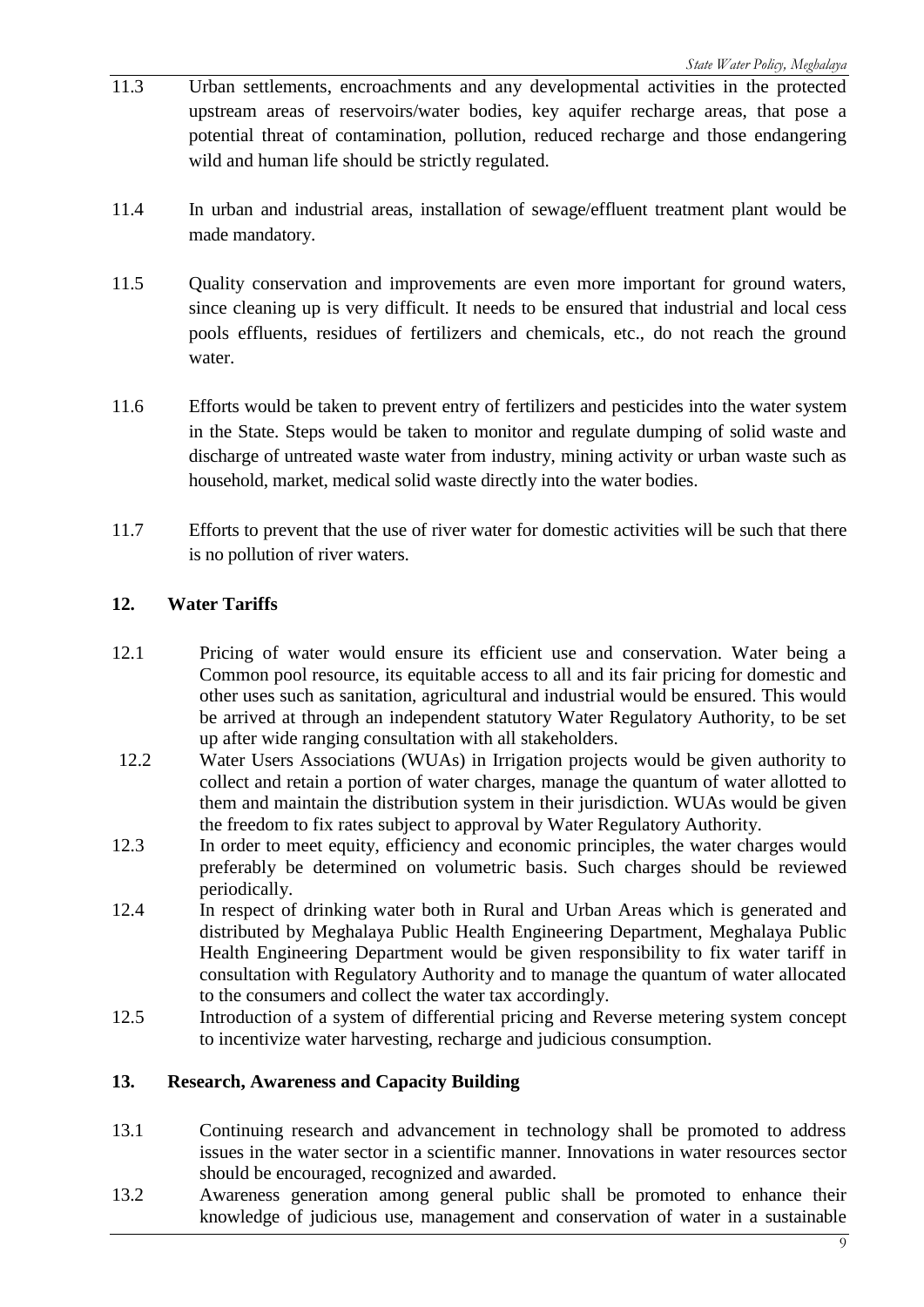manner. Citizens are to be sensitized to enhance civic participation in protection of water sources with the sense of ownership.

13.3 The State Government Departments/ Agencies would undertake capacity building of all stakeholders including relevant government departments/ agencies, autonomous district councils, communities, water associations, civil societies and contractors engaged in development or management of water infrastructures to enable them to perform their respective roles and responsibilities in an effective and collaborative manner. A process of certification of the trained cadre at community level would also enable them to have better livelihood opportunities. Efforts would also be made to instill the sense of ownership and accountability in the users.

#### **14. Data Management and Information System**

14.1 A State Water Resource Data Centre established under National Hydrology Project shall house all water related data, which would be integrated with well defined procedures and formats to ensure online updates and transfer of data, to facilitate development of database for community empowerment, decision making and evidence building in the management of water. The integrated data systems should be, as far as possible, open, dynamic, real time and granular and sharable data will be easily accessible to the community and other stakeholders. This database would become a tool for future planning, development, regulation and governance of water resources in the State and including climate change studies.

> Data for community empowerment would be broad based collection but non-repudiable digital assets. Shareable and non classified data can be accessed by the public after consent & privacy of the users.

#### **15. Trans-Boundary Rivers**

- 15.1 International aspects of cross-country rivers shall be dealt by the Union Government in consultation with the State. The inter-state water sharing and project implementation along the border areas shall be resolved with due regard to water resources availability and need and to the existing land tenure system in the State.
- 15.2 Monitoring systems to be established / installed at the entry and exit points of all major transboundary rivers to aid in the assessment of water resources in the state.

#### **16. Institutional Arrangements**

- 16.1 Meghalaya State Water Resources Council under the Chairmanship of Chief Minister would take care of policy planning and co-ordination of the activities of various Departments/Agencies Government as well as Civil Society Organizations involved with the Water Sector.
- 16.2 A State Water Regulatory Authority would be setup under a suitable state legislation to provide the regulatory framework for the water sector. This regulator would be responsible for regulating the use and discharge of water, fix/review water tariff, resolution of water related conflicts and overseeing that sufficient environmental safety measures are undertaken. The Authority would encourage institutional harmony between the traditional or customary community institutions and State agencies to improve the water governance framework and to prevent or arrive at early resolution to water related disputes in the State.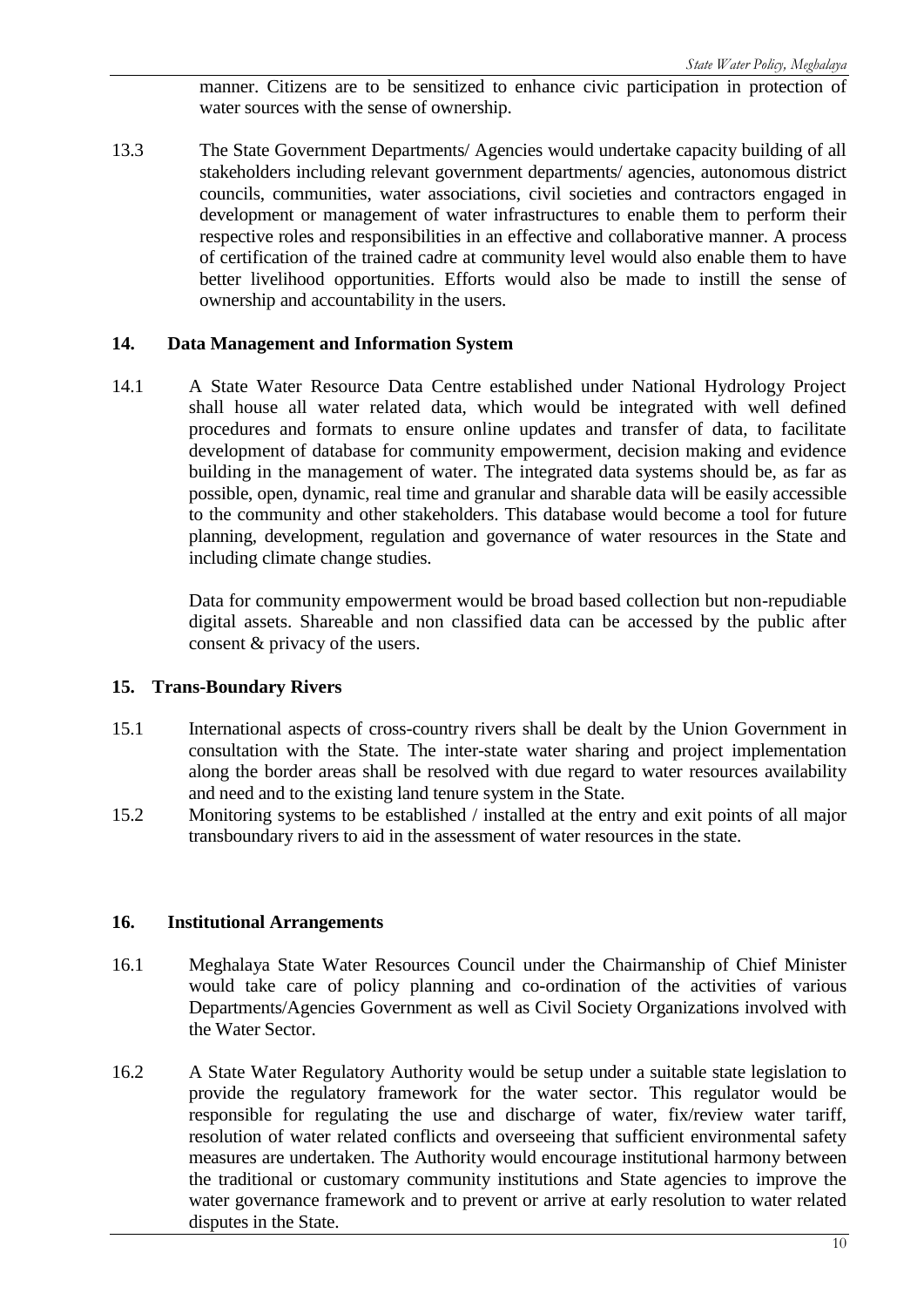- 16.3 State Level Committee on Ground Water Resources re- estimation Committee under the Chairmanship of Principal Secretary/ Commissioner & Secretary/ Secretary , Water Resources Department would estimate annual replenishable Ground Water Resources of the State and its utilization.
- 16.4 Meghalaya Water Resources Development Agency shall co-ordinate all departments dealing with water related activities in the State and will be suitably strengthened to improve its implementation capacity
- 16.5 Meghalaya Institute Of Natural Resources under Meghalaya Basin Development Authority shall coordinate with all the Village Water Resources Councils to oversee its activities relating to the water sector, including the exercise for preparing water security plans and annual water budget plans.
- 16.6 District Water Resource Development Council would be empowered to coordinate all activities in the district involving the water sector and to ensure that projects and programmes are implemented in accordance to their respective guidelines from time to time and to ensure convergence wherever possible.
- 16.7 District Level Committee on Ground Water Resources will oversee to the ground water management and development in the Districts and will ensure sustainable usage of this resource.
- 16.8 Autonomous District Councils would be provided appropriate assistance to improve their efficiency and effectiveness in development/construction or rehabilitation of water infrastructures and for protection and improvement of water catchment areas within their jurisdiction. They would also be made more effective in water management. Autonomous District Councils would have representation in various Committees involving Water Sector.
- 16.9 Block Water Resource Development Council would be created to coordinate all activities in the blocks involving the water sector and to ensure that projects and programmes are implemented in accordance to their respective guidelines from time to time and to ensure convergence wherever possible.
- 16.10 Village Water Resources Councils with adequate women representation would be created to manage their water resources and related infrastructures under the purview of the Regulatory Authority.

## **17. Implementation Strategy For The State Water Policy**

- 17.1 The State would ensure that Government Departments and other institutions at various levels under the Water Sector will be appropriately strengthened and even created, wherever necessary, to enable them to carry out their mandated responsibilities with respect to the implementation of Water Policy. Subsequently, the State Water Act will be evolved. Special emphasis would be given to ensure that institutional framework and institutional mandates are conducive and supportive of inter-institutional, inter-sectoral and multi-stakeholder coordination, collaboration and convergence.
- 17.2 The Meghalaya State Water Resources Council would review the existing acts and